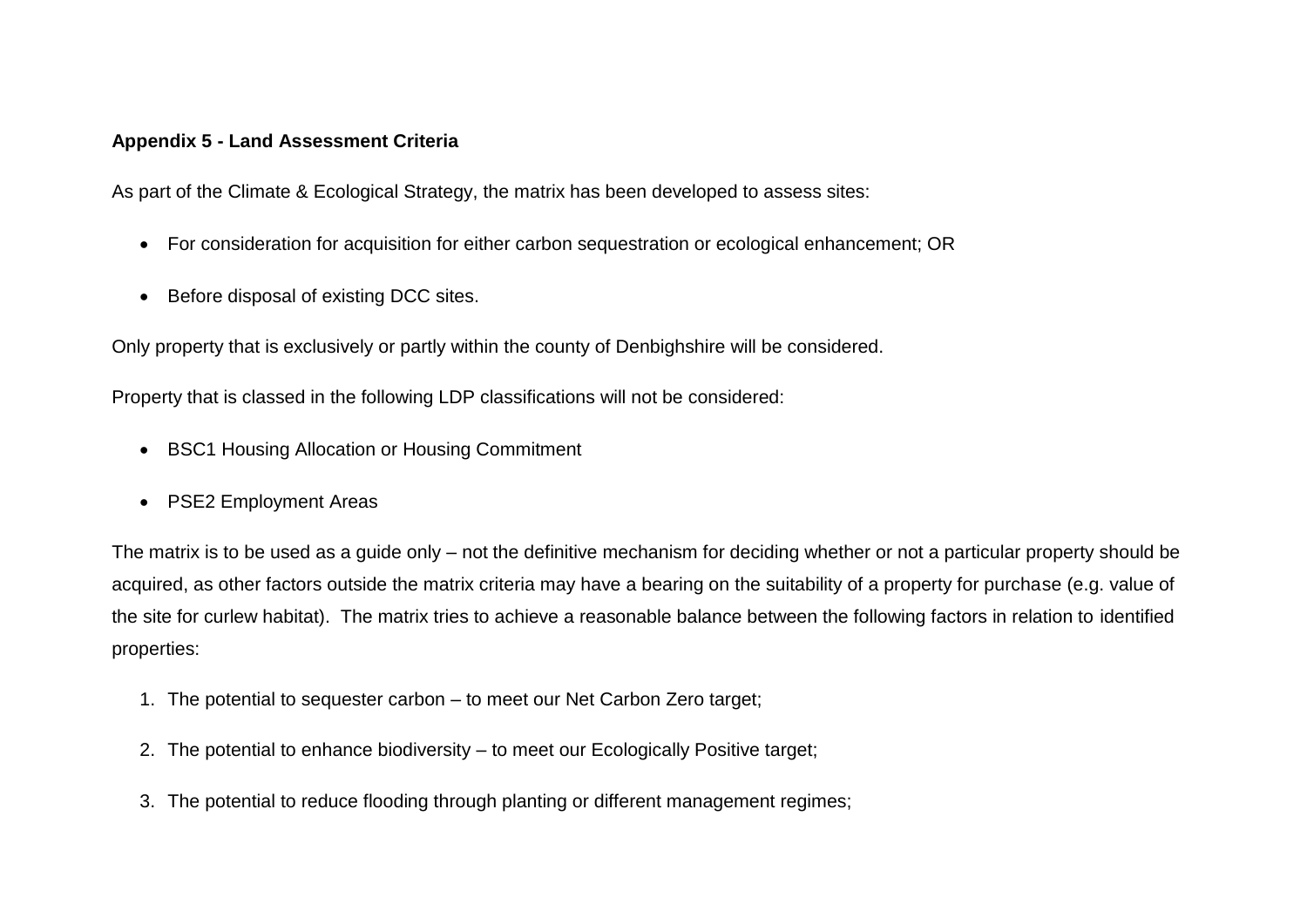- 4. The potential to be manageable e.g. proximity to existing DCC sites, building liabilities, etc.
- 5. The occurrence of key risks/ issues e.g. presence of ash trees, ability to attract external funding, etc.

|                | <b>Criteria</b>                               | <b>Scores 0</b>                                                                                | <b>Scores 1</b>                                                                                 | <b>Scores 2</b>                                                     | <b>Scores 3</b>                                                                                  | <b>Scores 4</b>                                                                                           | <b>Scores 5</b>                                                                                            |
|----------------|-----------------------------------------------|------------------------------------------------------------------------------------------------|-------------------------------------------------------------------------------------------------|---------------------------------------------------------------------|--------------------------------------------------------------------------------------------------|-----------------------------------------------------------------------------------------------------------|------------------------------------------------------------------------------------------------------------|
| $\mathbf 1$    | <b>Site Size</b>                              | Less than 0.5<br>acres                                                                         | 0.5 to 1 acres                                                                                  | 1 to 50 acres                                                       | 50 - 200 acres                                                                                   | $200 - 1,000$<br>acres                                                                                    | More than<br>1,000 acres                                                                                   |
| $\overline{2}$ | <b>Agricultural</b><br><b>Classification</b>  | Grade 1-<br>Excellent,<br>Grade 2- Very<br>Good, Grade 3a<br>- Good                            | Grade 3b -<br>Moderate                                                                          | Grade 4 – Poor                                                      | Grade 5 - Very<br>Poor                                                                           | No agricultural<br>designation                                                                            | <b>Brownfield site</b>                                                                                     |
| 3              | Carbon<br>sequestration<br>value<br>(current) | Less than 20%<br>existing tree<br>crown cover.<br>Less than 2<br>meters' height<br>and not the | Less than 20%<br>existing tree<br>crown cover.<br>Less than 2<br>meters' height<br>but with the | Less than 20%<br>existing tree<br>crown cover. 2<br>meters' height. | Less than 20%<br>existing tree<br>crown cover. At<br>least 2 meters'<br>height with<br>under 50% | $20% + existing$<br>tree crown<br>cover. At least<br>2 meters' height<br>with under 50%<br>being examples | 20%+ existing<br>cover. At least<br>2 meters' height<br>with $50\% +$<br>being examples<br>of older trees. |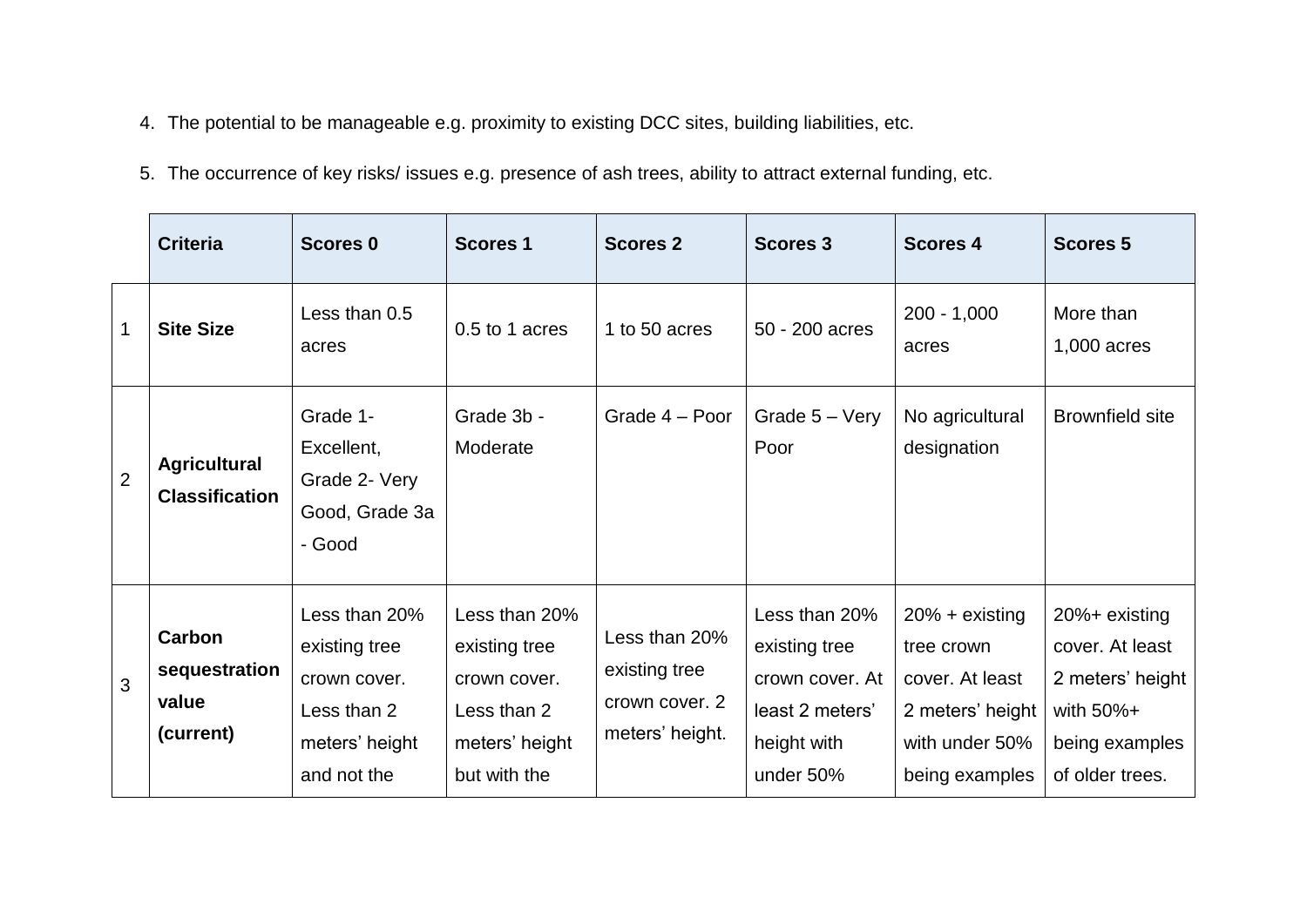|   | <b>Criteria</b>                              | <b>Scores 0</b>                 | <b>Scores 1</b>                                                                           | <b>Scores 2</b>                                                                              | <b>Scores 3</b>                                                                     | <b>Scores 4</b>                                                                                                   | <b>Scores 5</b>                                                                                 |
|---|----------------------------------------------|---------------------------------|-------------------------------------------------------------------------------------------|----------------------------------------------------------------------------------------------|-------------------------------------------------------------------------------------|-------------------------------------------------------------------------------------------------------------------|-------------------------------------------------------------------------------------------------|
|   |                                              | potential to<br>achieve it      | potential to<br>achieve it                                                                |                                                                                              | being examples<br>of older trees.                                                   | of older trees.<br>Under 50%<br>Broadleaved or<br>Yew<br>specimens.                                               | $50% +$<br>Broadleaved or<br>Yew<br>specimens.                                                  |
| 4 | Carbon<br>sequestration<br>(potential)       | Unsuitable for<br>tree planting | No potential for<br>natural<br>regeneration.<br>Significant tree<br>planting<br>required. | Potential for<br>some natural<br>regeneration<br>with significant<br>additional<br>planting. | Potential for<br>natural<br>regeneration<br>with limited<br>additional<br>planting. | Potential for<br>natural<br>regeneration<br>without<br>planting. Some<br>non-native<br>rectification<br>required. | Potential for<br>natural<br>regeneration<br>without planting<br>or non-native<br>rectification. |
| 5 | <b>Habitat</b><br>potential<br>(connections) | Connected<br>forestland of      | Connected<br>forestland $-0.5$<br>to 1 acres                                              | Connected<br>forestland $-1$<br>to 50 acres                                                  | Connected<br>forestland $-50$<br>to 20 acres                                        | Connected<br>forestland $-$                                                                                       | Connected<br>forestland of                                                                      |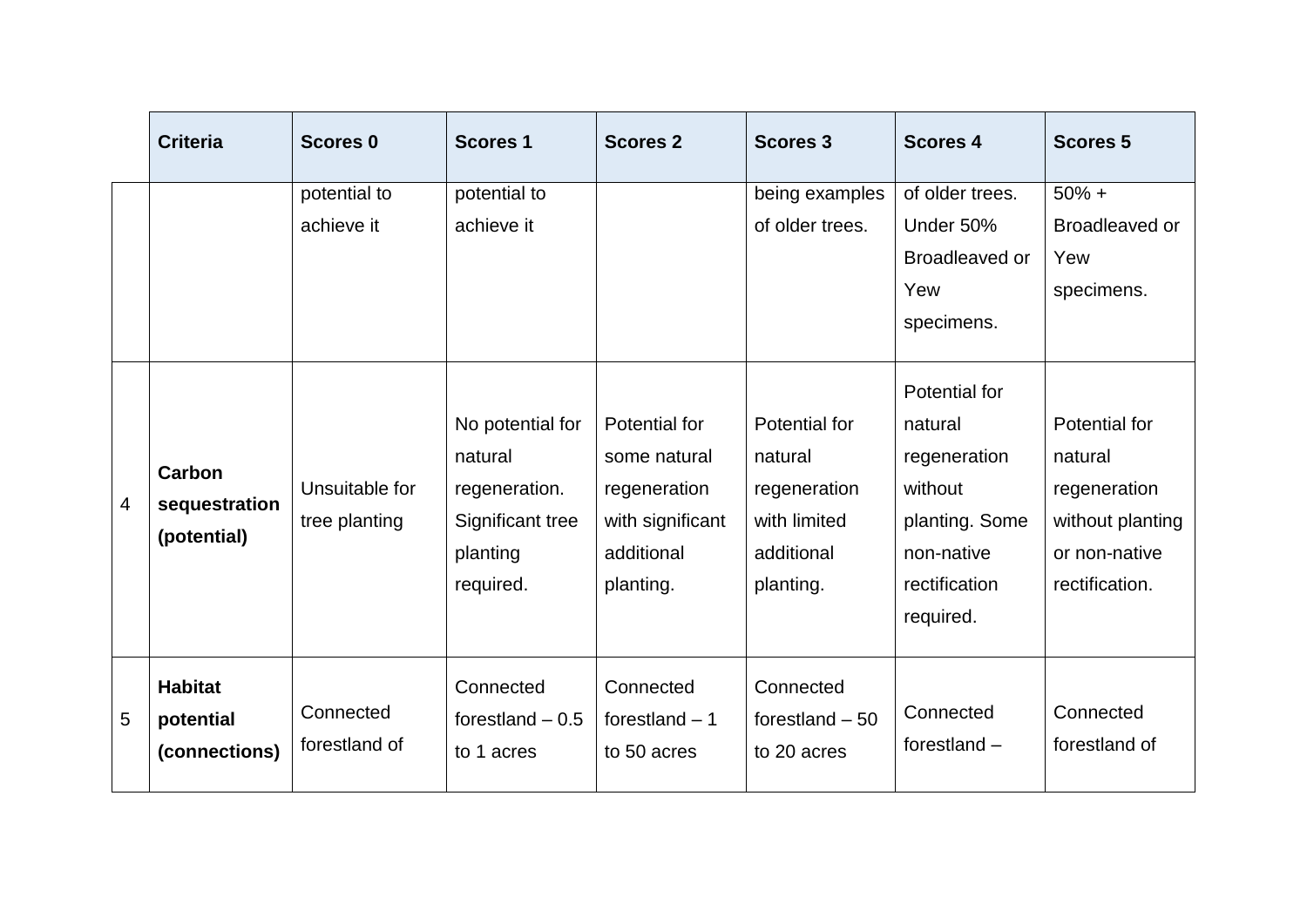|                 | <b>Criteria</b>                                                           | <b>Scores 0</b>                                                                                                      | <b>Scores 1</b>                                                                               | <b>Scores 2</b>                                                                                                          | <b>Scores 3</b>                                                                                                          | <b>Scores 4</b>                                                                                                | <b>Scores 5</b>                                                                                                   |
|-----------------|---------------------------------------------------------------------------|----------------------------------------------------------------------------------------------------------------------|-----------------------------------------------------------------------------------------------|--------------------------------------------------------------------------------------------------------------------------|--------------------------------------------------------------------------------------------------------------------------|----------------------------------------------------------------------------------------------------------------|-------------------------------------------------------------------------------------------------------------------|
|                 |                                                                           | less than 0.5<br>acres                                                                                               |                                                                                               |                                                                                                                          |                                                                                                                          | 200 to 1,000<br>acres                                                                                          | more than<br>1,000 acres                                                                                          |
| $6\phantom{1}6$ | <b>Habitat</b><br>potential<br>(water)                                    | <b>No</b><br>watercourses or<br>water bodies.<br>Land unsuitable<br>to create water<br>bodies                        | <b>No</b><br>watercourses or<br>water bodies.<br>Land suitable to<br>create water<br>bodies   | No.<br>watercourses.<br>Water bodies<br>present.                                                                         | Watercourses<br>present. No<br>water bodies.                                                                             | Watercourses<br>and water<br>bodies present.<br>Low density/<br>Low quality                                    | Watercourses<br>and water<br>bodies present.<br>High density/<br>High quality                                     |
| $\overline{7}$  | <b>Habitat</b><br>potential<br>(biodiversity<br>enhancement<br>potential) | Species/habitats<br>of conservation<br>concern<br>present, on or<br>adjacent to site,<br>which would be<br>harmed by | No species or<br>habitats of<br>conservation<br>concern<br>present on or<br>adjacent to site. | Species or<br>habitats of<br>conservation<br>concern<br>present on site.<br>No species or<br>habitats of<br>conservation | No species or<br>habitats of<br>conservation<br>concern<br>present on site.<br>Species or<br>habitats of<br>conservation | Species or<br>habitats of<br>conservation<br>concern<br>present on and<br>adjacent to site<br>(poor condition) | Species or<br>habitats of<br>conservation<br>concern<br>present on and<br>adjacent to site<br>(good<br>condition) |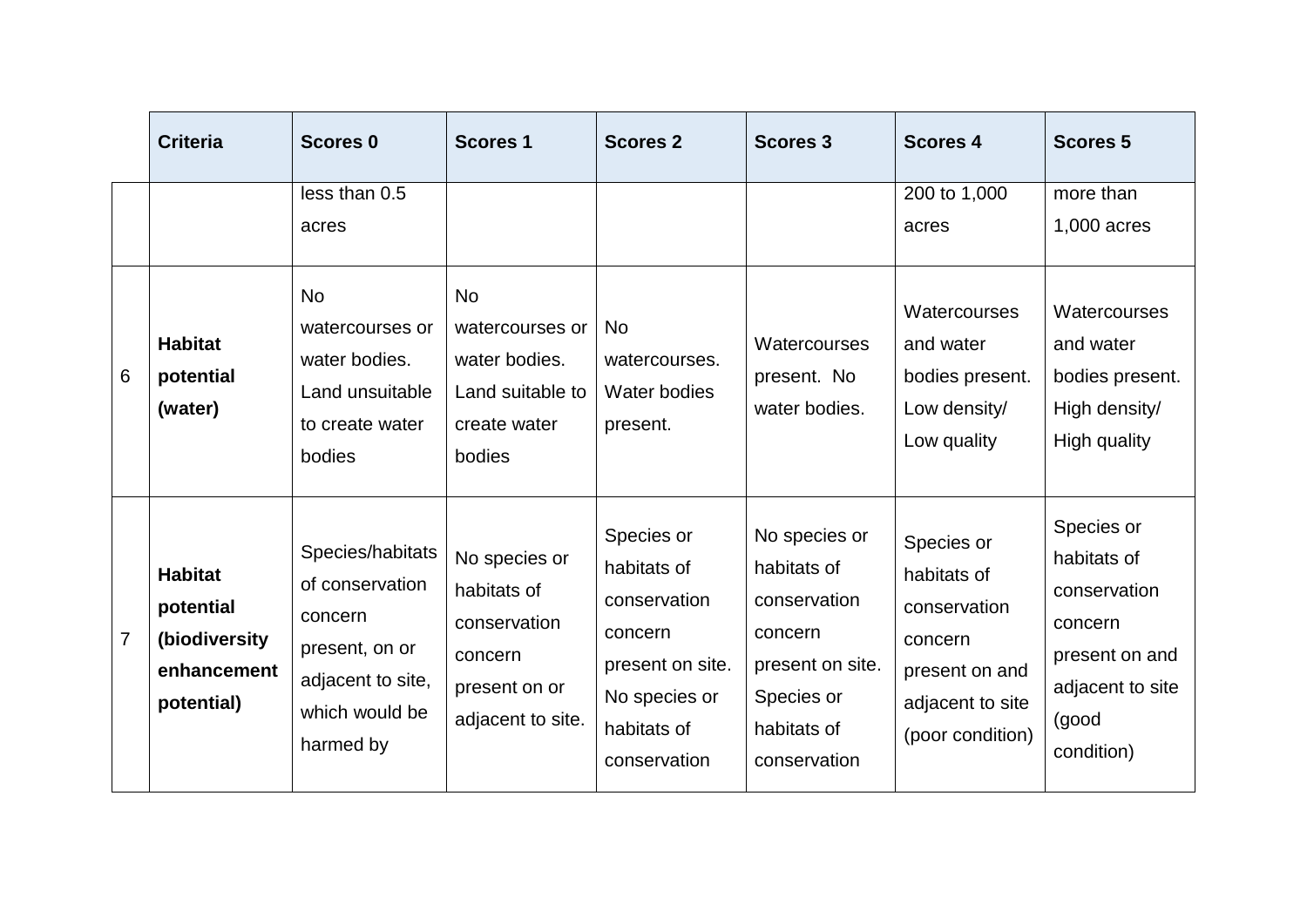|    | <b>Criteria</b>                                       | <b>Scores 0</b>                                                                                         | <b>Scores 1</b>                                                                         | <b>Scores 2</b>                                                                                             | <b>Scores 3</b>                                                                                                       | <b>Scores 4</b>                                                                                                     | <b>Scores 5</b>                                             |
|----|-------------------------------------------------------|---------------------------------------------------------------------------------------------------------|-----------------------------------------------------------------------------------------|-------------------------------------------------------------------------------------------------------------|-----------------------------------------------------------------------------------------------------------------------|---------------------------------------------------------------------------------------------------------------------|-------------------------------------------------------------|
|    |                                                       | creation of<br>"forestland"                                                                             |                                                                                         | concern<br>adjacent to site.                                                                                | concern<br>adjacent to site.                                                                                          |                                                                                                                     |                                                             |
| 8  | <b>Flood</b><br><b>Management</b><br><b>Potential</b> | No potential                                                                                            | Very poor<br>potential                                                                  | Poor potential                                                                                              | Good potential                                                                                                        | <b>Very Good</b><br>potential                                                                                       | Excellent<br>potential                                      |
| 9  | <b>Manageability</b><br>- Buildings                   | <b>Multiple</b><br>buildings on the<br>site which<br>present<br>immediate<br>maintenance<br>liabilities | Single building<br>on site which<br>presents<br>immediate<br>maintenance<br>liabilities | <b>Buildings on</b><br>site but low<br>confidence of<br>productive use<br>or<br>straightforward<br>disposal | <b>Buildings on</b><br>site but medium<br>confidence of<br>productive use<br><b>or</b><br>straightforward<br>disposal | <b>Buildings on</b><br>site but high<br>confidence of<br>productive use<br><b>or</b><br>straightforward<br>disposal | No buildings on<br>the site                                 |
| 10 | <b>Manageability</b><br>- adjacent<br>sites           | No existing<br><b>DCC</b><br>"countryside"                                                              | Within 3 to 10<br>miles of existing<br><b>DCC</b>                                       | Within 3 miles<br>of existing DCC                                                                           | Connects to<br>existing DCC<br>"countryside"                                                                          | Connects to<br>existing DCC<br>"countryside"                                                                        | Connects two<br>or more<br>"countryside"<br>sites currently |